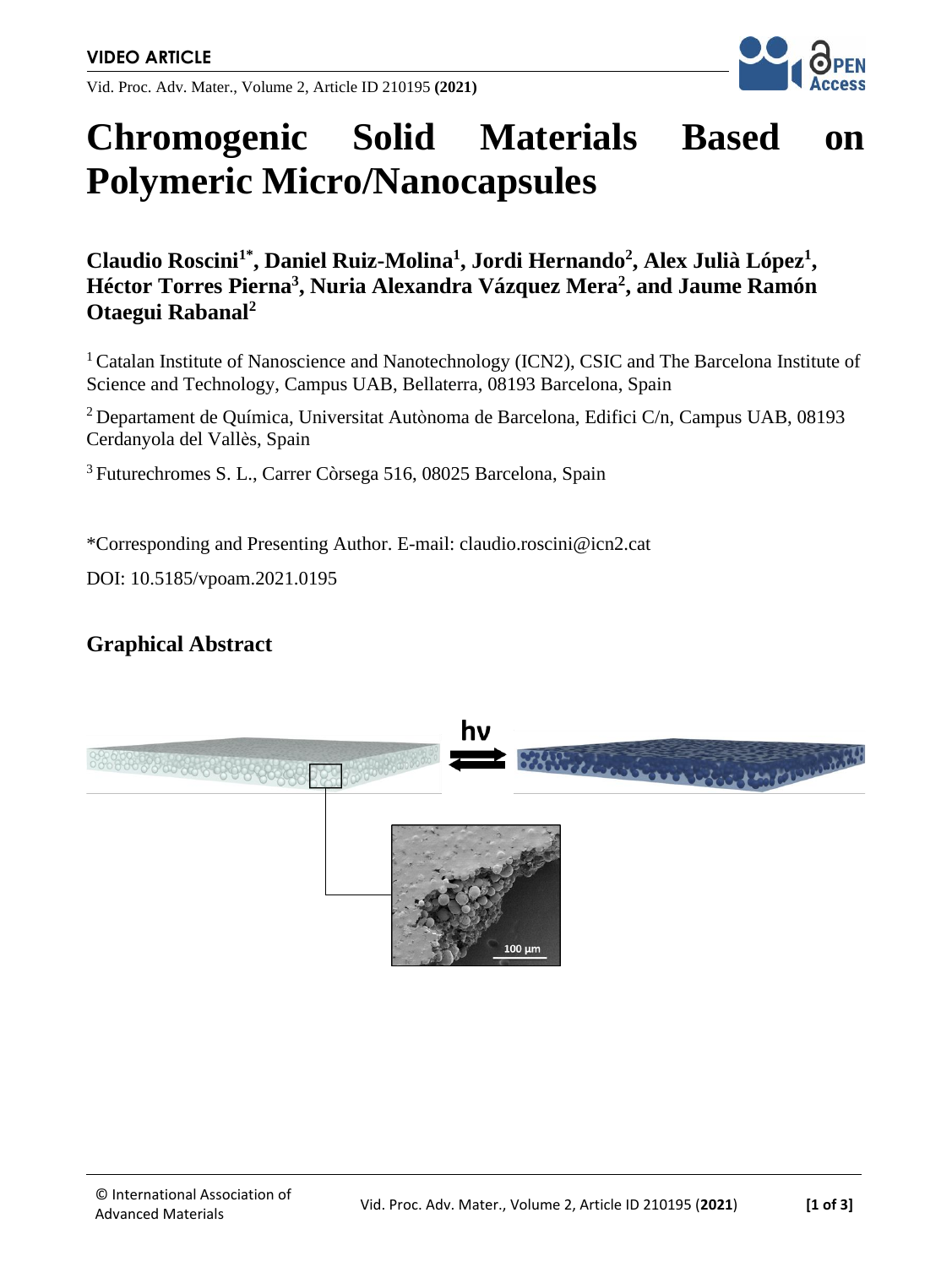www.proceedings.iaamonline.org example of the state of the state of the state of the state of the state of the state of the state of the state of the state of the state of the state of the state of the state of the state o

## **Abstract**

Photochromic materials undergo reversible colour change when exposed to radiation. To date, this phenomenon is already industrially applied as photoprotective coatings in ophthalmic lenses and smart windows.1 However the reversible variation of the absorption/emission properties upon irradiation could be exploited to control input/output optical signals in logic gates, information recording/processing and rewritable devices.2 Therefore the development of novel and highperforming photochromic materials is of growing interest in both academic and industrial research. Most of the mentioned applications require solid substrates (e.g. polymeric matrices) embedding the photochromic system, which often consists of organic photochromic molecules (e.g. spiropyran and spirooxazines) that interconvert between two different states that display different absorption properties and colours. These molecules have been synthesized for many years and their behaviour is generally well-known and controllable in bulk liquid solutions. However, when these are embedded in solid materials, their photochromic responses (e.g. absorption in the dark and irradiated state, interconversion rate, etc.) become less controllable, or even inhibited because of the surrounding matrix. Therefore, it is required to adapt the photochromic materials to make usable in solid matrix.

In this talk it is showed the general strategy recently developed in our group to respond to this challenge and obtain controllable and tunable photochromic response in the solid state. This is accomplished by using core-shell micro/nanocapsules, containing solutions of the photochromic dyes. By simply modifying the core material of the capsules, we are able to make photochromic materials of completely different behaviours: from very fast-responsive photochromic films,3 activated by UV radiation (positive photochromism), to tuneable visible-light responsive materials, that reversibly discolour upon irradiation (negative photochromism).4,5 This approach employs commercially available starting materials and avoids chemical modifications of the dye and/or the matrix that increase the production cost and prevent scalability. It will be showed how these photochromic films are promising materials with potential application in dynamic glasses and lenses, or for visible-light activated rewritable devices and anticounterfeiting technologies.

**Keywords:** Photochromism; encapsulation; polymer micro/nanocomposites.

## **Acknowledgements**

MINECO/FEDER and Generalitat de Catalunya. Severo Ochoa (MINECO) and the CERCA programmes (Generalitat de Catalunya).

## **References**

- 1. S. Nigel Corns, S. M. Partington, A. D. Towns, *Color. Technol*. **2009**, 125, 249
- 2. G. Berkovic, V. Krongauz, V. Weiss, *Chem. Rev.* **2000**, 100 1741.
- 3. N. Vázquez-Mera, C. Roscini, J. Hernando, D. Ruiz-Molina, *Adv. Opt. Mater*. **2013**, 1, 631.
- 4. A. Julià-López, J. Hernando, D. Ruiz-Molina, P. González-Monje, J. Sedó, C. Roscini, *Angew. Chemie - Int. Ed.,* **2016**, 55, 15044.
- 5. A. Julià-López, D. Ruiz-Molina, J. Hernando, C. Roscini, *ACS Appl. Mater. Interfaces.* **2019**, 11, 11884.